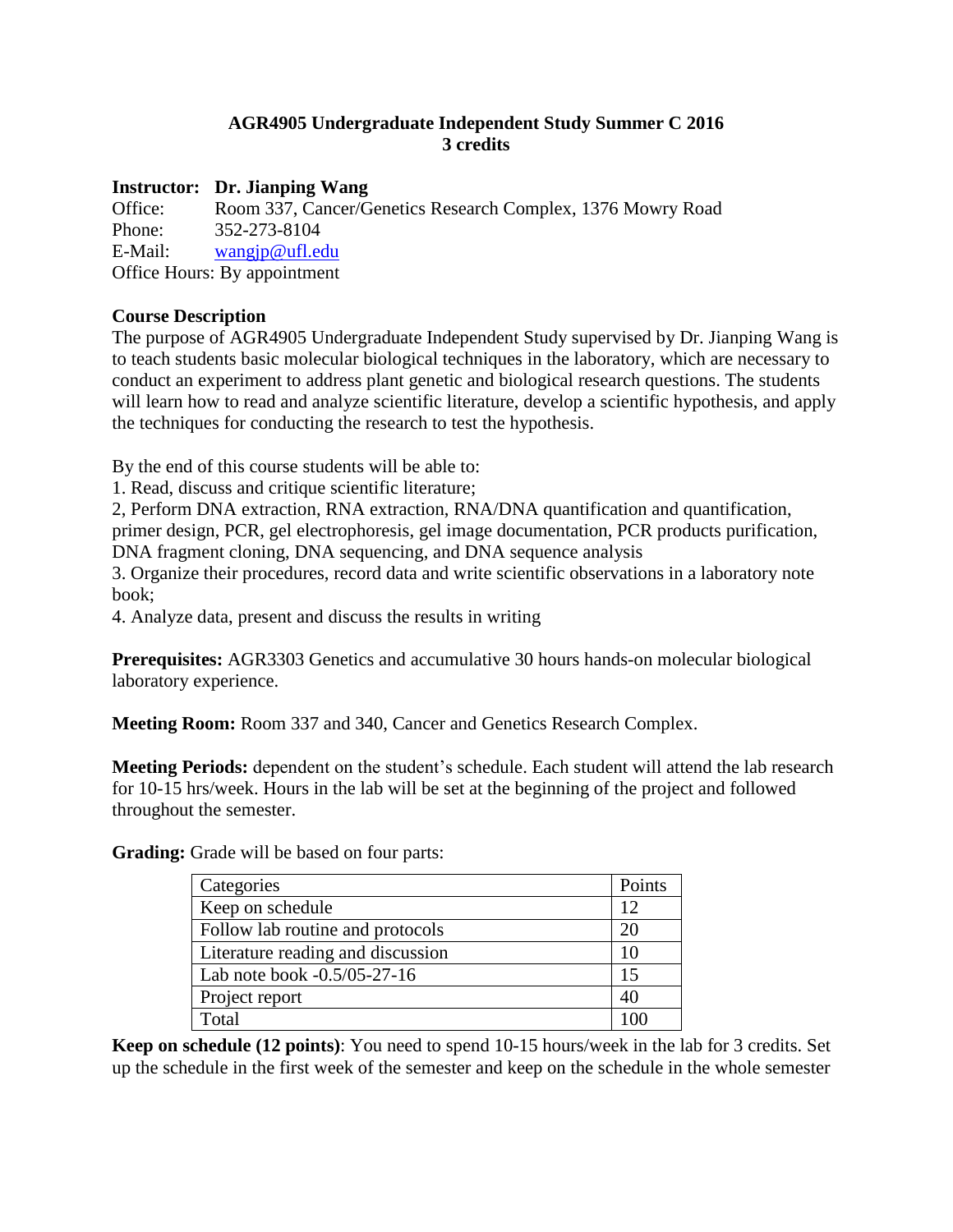for 12 weeks. Each week you will earn one point for keeping your schedule. For whatever reason you can't come for a certain time, you will not get the point for that week.

**Following lab routine and protocols (20 points)**: For the 5 listed techniques (below) you will learn in the study, you should be able to do it independently with good quality results. You will earn 3 points for each technique showing good results. Based on lab manager's report on whether you are following the lab routine and rules every time you come to the lab. If you are reported not following the lab routine or break one of the rules, you have one point deduction from the 5 routine points.

**Literature reading and discussion (13 points)**: we will have five 2-hour long meetings in the whole semester at your convenient time. During the meeting, you will need to present your research progress and your lab note will be checked. In the 2<sup>nd</sup> hour of the meeting, you will present and discuss a literature paper assigned for reading. 2.6 points will be given with evidence of reading the paper.

Lab note book (15 points): lab note book standard will be clarified in the first week. The note book will be checked every two weeks in a meeting. The note book meeting the standard will be given three points at each checking time.

**Project report (40 points)**: a project will be assigned at the first week of the semester and a project report in word document or in PowerPoint format is due at Wednesday of the final exam week. The report should include four parts: introduction, material and methods, results, conclusion and discussion, and citation. Each complete part with good organization and relevance will be given 8 points. Other than that, points will be given proportionally.

#### **Grade scale:**

| $90 - 100$ |
|------------|
| 80-89      |
| 70-79      |
| 60-69      |
| < 60       |
|            |

## Tentative schedule

| Week             | <b>Activities</b>                                                                |
|------------------|----------------------------------------------------------------------------------|
|                  | Set up schedule for lab and meeting times; Set up the project; Select literature |
|                  | paper                                                                            |
| $\overline{2}$   | Work on project; Technique 1: DNA isolation and quality check                    |
| 3                | Work on project; Technique 1: DNA isolation and quality check; meeting 1         |
|                  | $\cdots$ - 1 point for notes                                                     |
| $\boldsymbol{4}$ | Work on project; Technique 2: PCR setting                                        |
| 5                | Work on project; Technique 3: Gel electrophoresis and documentation; meeting 2   |
| 6                | Work on project; ---------------minus 2 points for not showing the notebook.     |
| $\overline{7}$   | Work on project; meeting 3-------------full points.                              |
| 8                | Work on project; Technique 4: Primer design                                      |
| 9                | Work on project; Technique 5: sequencing and sequence analysis; meeting 4        |
| <b>10</b>        | Work on project;                                                                 |
| 11               | Project report written up; meeting 5                                             |
| 12               | Project report due                                                               |